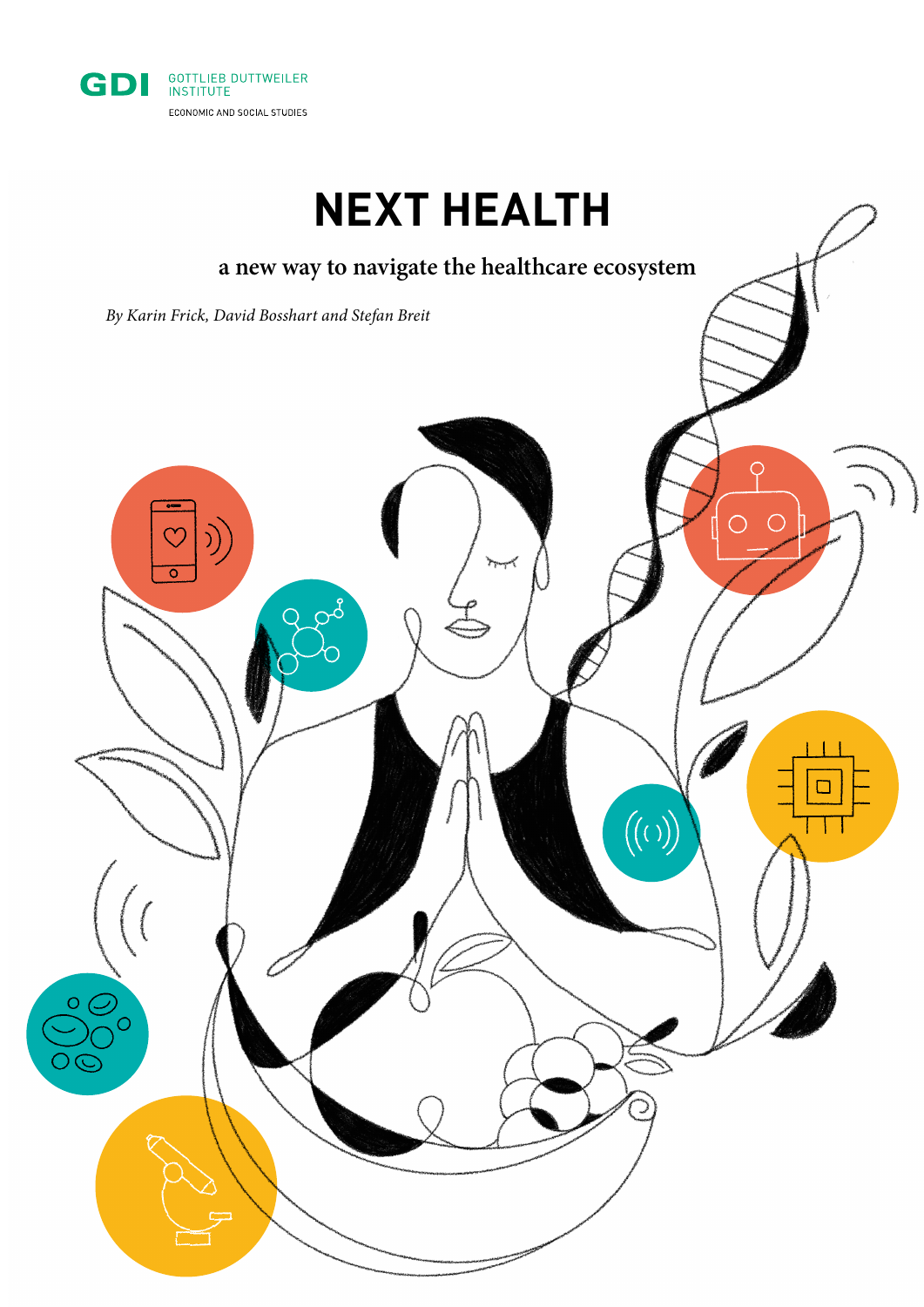#### **Impressum**

**Authors** Karin Frick, David Bosshart and Stefan Breit

**Editor** Detlef Gürtler

**Proofreading** Supertext

**Translation** Syntax Translations Ltd, [www.syntax.ch](http://www.syntax.ch)

**Layout/illustration** Joppe Berlin, [www.joppeberlin.de](http://www.joppeberlin.de)

#### **GDI Research Board**

Alain Egli, Marta Kwiatkowski, Jakub Samochowiec, Christine Schäfer

GDI 2020

ISBN: 978-3-7184-7123-2

#### **Publisher**

GDI Gottlieb Duttweiler Institute Langhaldenstrasse 21 CH-8803 Rüschlikon, Switzerland [www.gdi.ch](http://www.gdi.ch)

#### **Partners**

HealthCom, c/o sminds AG Nordstrasse 9 CH-8006 Zurich, Switzerland [www.sminds.ch/healthcom](http://www.sminds.ch/healthcom)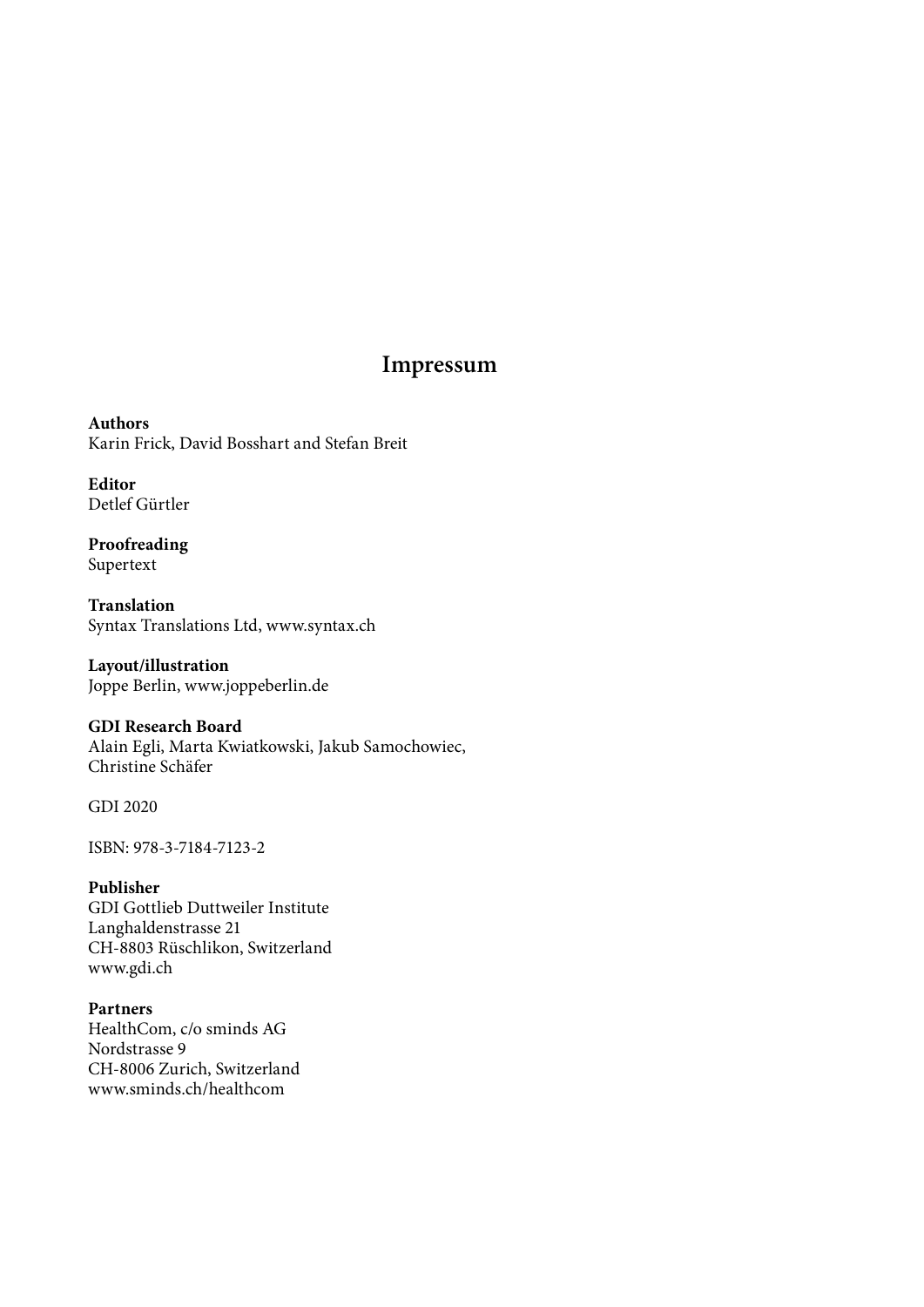#### **Contents**

- **Summary**
- **Baseline situation**
- **No data, no health: digital challenges for the healthcare system**
- **Six shifts in the healthcare system**
- **How patients become consumers**
- **The paths through the health landscape of the future**
- **Next practice in healthcare: cooperation as a springboard to transformation**
- **Appendix**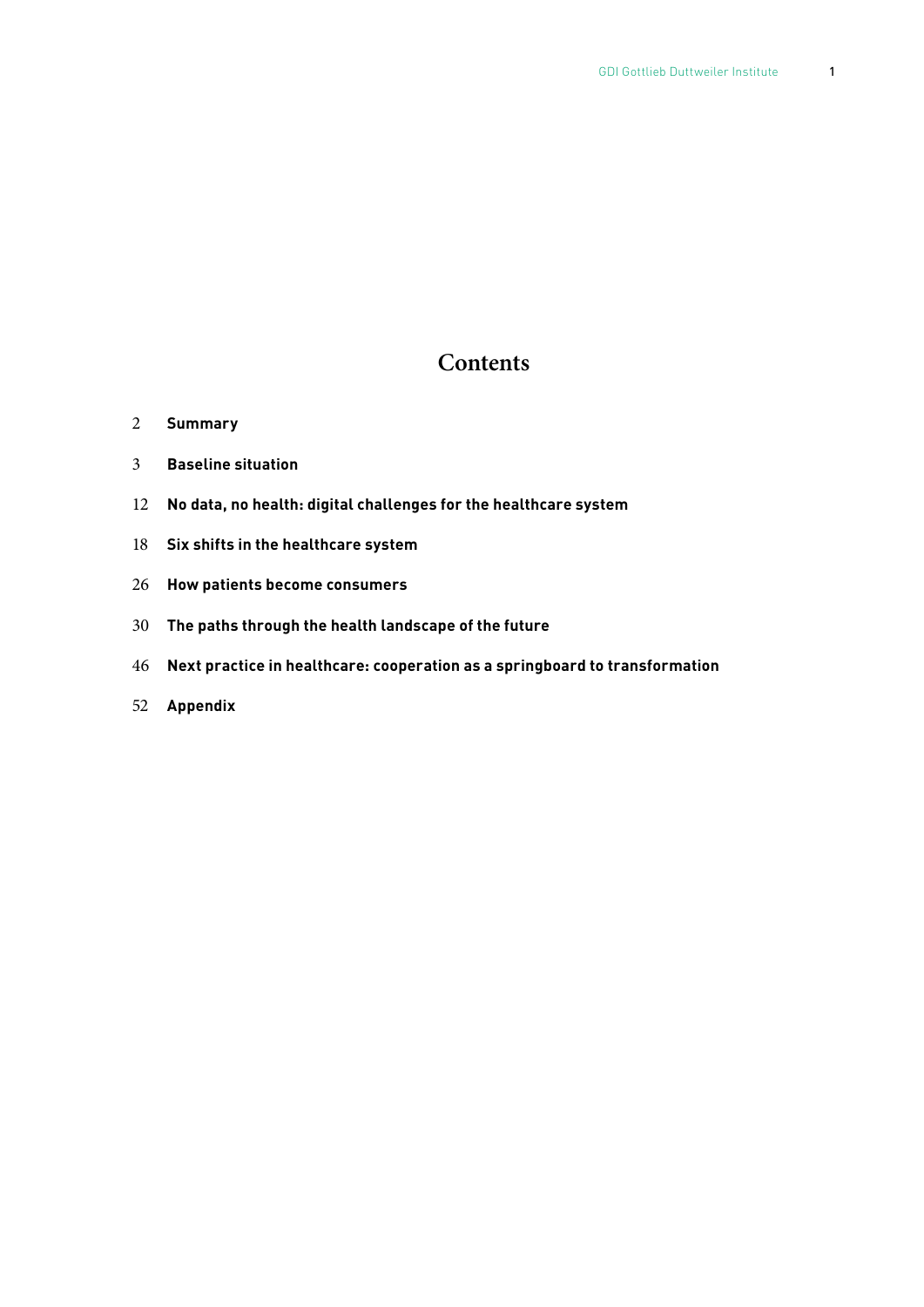### **Summary**

To date, the main focus of the healthcare system has been on illness, but now, the focus is increasingly shifting towards health. The technical progress that has been made—particularly in terms of the increasing amount of data that is now available—makes it possible to identify potential problems so quickly that they can be dealt with before they even become an illness.

Human and artificial intelligence working together have the potential to significantly increase quality in both medicine and productivity, thereby reducing costs. However, in order for this to happen, the various actors and stakeholders in the healthcare system need to work together more intensively and in a greater spirit of partnership. This is particularly true when it comes to joint use of data. The more cooperative the approach to data sharing, the greater the amount and quality of data available in the system, and the better the results.

These developments will also change the position of patients in the healthcare system and how they see their role. The more frequently they come into contact with the healthcare system while they are healthy, the more their behaviour will come to resemble that of consumers. Even the hierarchical distance between doctor and patient will shrink or perhaps even disappear completely, for the simple reason that both parties will be taking advice from smart assistants when making decisions. Therefore, instruments that have proven useful in consumer research will also begin to be used in the healthcare system—for instance the "customer journey" method. Over time, greater transparency will also provide a clearer picture of the price–performance ratio.

Decisions about which medication or surgery is the right one can have serious consequences. Therefore, the tools that service providers and patients use to help them navigate the healthcare landscape need to be better and more intelligent than those they use to choose the right detergent.

Despite increasing digitalisation and the recent advances in telemedicine, the healthcare system will continue to incorporate analogue, static elements. The coming decades will be characterised by the coexistence of analogue and digital solutions, but with a continuous shift in the digital direction.

At the moment, it is still very easy to remain stuck in the old healthcare system narrative. This is why the change must be measurable and tangible. New partnerships and models of cooperation must therefore place great emphasis on the communicability of the progress made. This is the only way the desired spillover effects can be achieved.